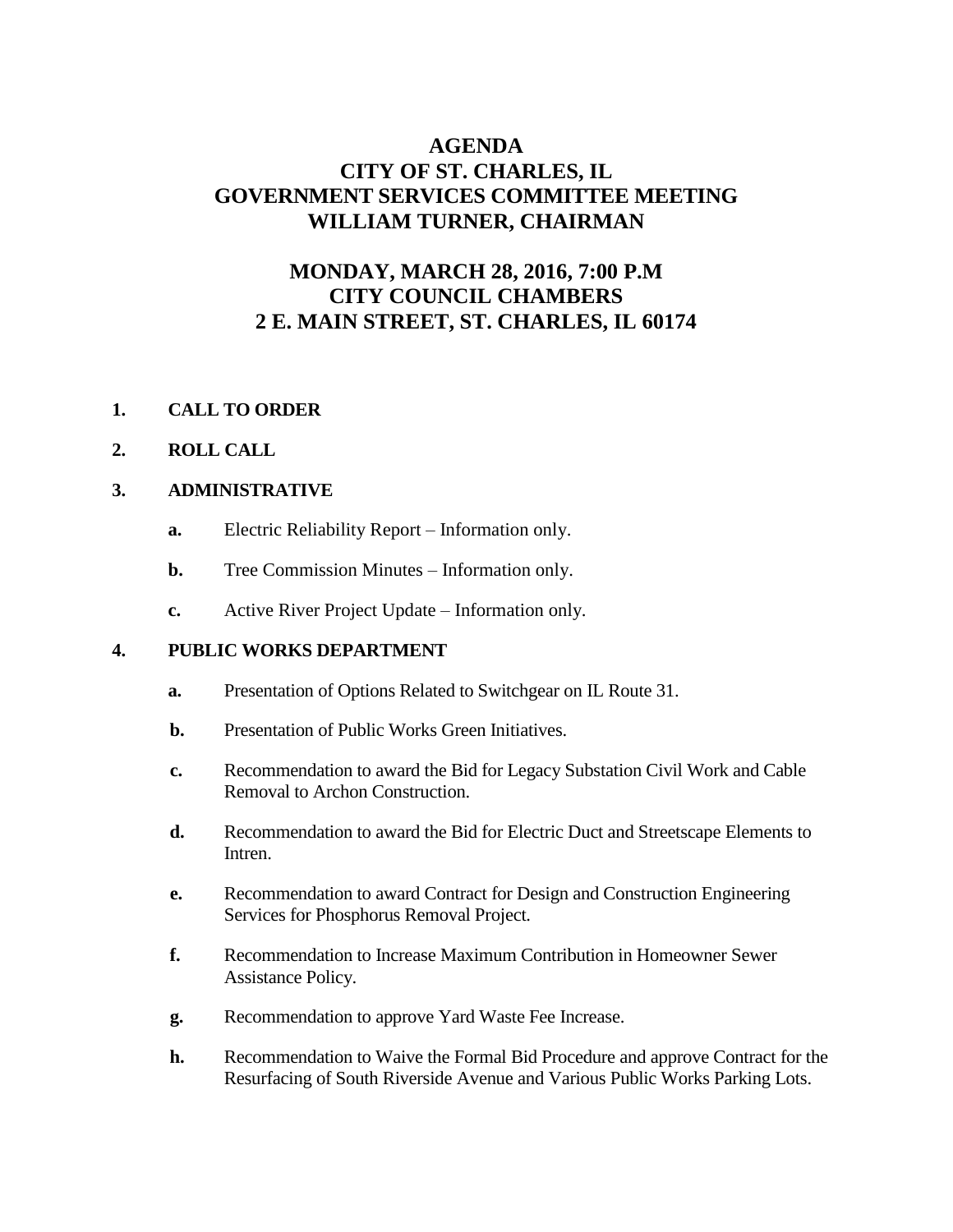Government Services Committee Meeting Monday, March 28, 2016 Page 2

## **5. POLICE DEPARTMENT**

- **a.** Recommendation to approve Street and Parking Lot Closures and Use of Amplification Equipment for the 2016 Fox Valley Marathon.
- **b.** Recommendation to approve a Resolution for the Closure of Main Street for the Memorial Day Parade.
- **c.** Recommendation to approve Parking Lot, Street Closure and Use of Amplification Equipment for St. Charles Cruise Nights.
- **d.** Recommendation to approve Street Closures for Annual Farmers Market from June through October.
- **e.** Recommendation to approve Street and Parking Lot Closures and Use of Amplification Equipment for the Fine Arts Show.
- **f.** Recommendation to approve the Use of City Plazas/Property and Use of Amplification Equipment for STC Live.

#### **6. FIRE DEPARTMENT**

- **a.** Recommendation to approve the Tri-City Ambulance Association Budget in the capacity as lead agency for TCA.
- **b.** Recommendation to approve a Resolution Authorizing the City of St. Charles, as Lead Agency, to Execute an Agreement Between Tri-City Ambulance and Paramedic Services of Illinois, Inc. for Paramedic Services on Behalf of Tri-City Ambulance Service.
- **c.** Recommendation to approve Award of Contract to Foster Coach for Purchase of Ambulance Replacement for Tri-City Ambulance.

# **7. EXECUTIVE SESSION**

- Personnel 5 ILCS  $120/2(c)(2)$ , 5 ILCS  $120/2(c)(5)$
- Pending Litigation 5 ILCS  $120/2(c)(4)$
- Probable or Imminent Litigation 5 ILCS  $120/2(c)(4)$
- Property Acquisition 5 ILCS  $120/2(c)(3)$
- Collective Bargaining 5 ILCS  $120/2(c)(1)$